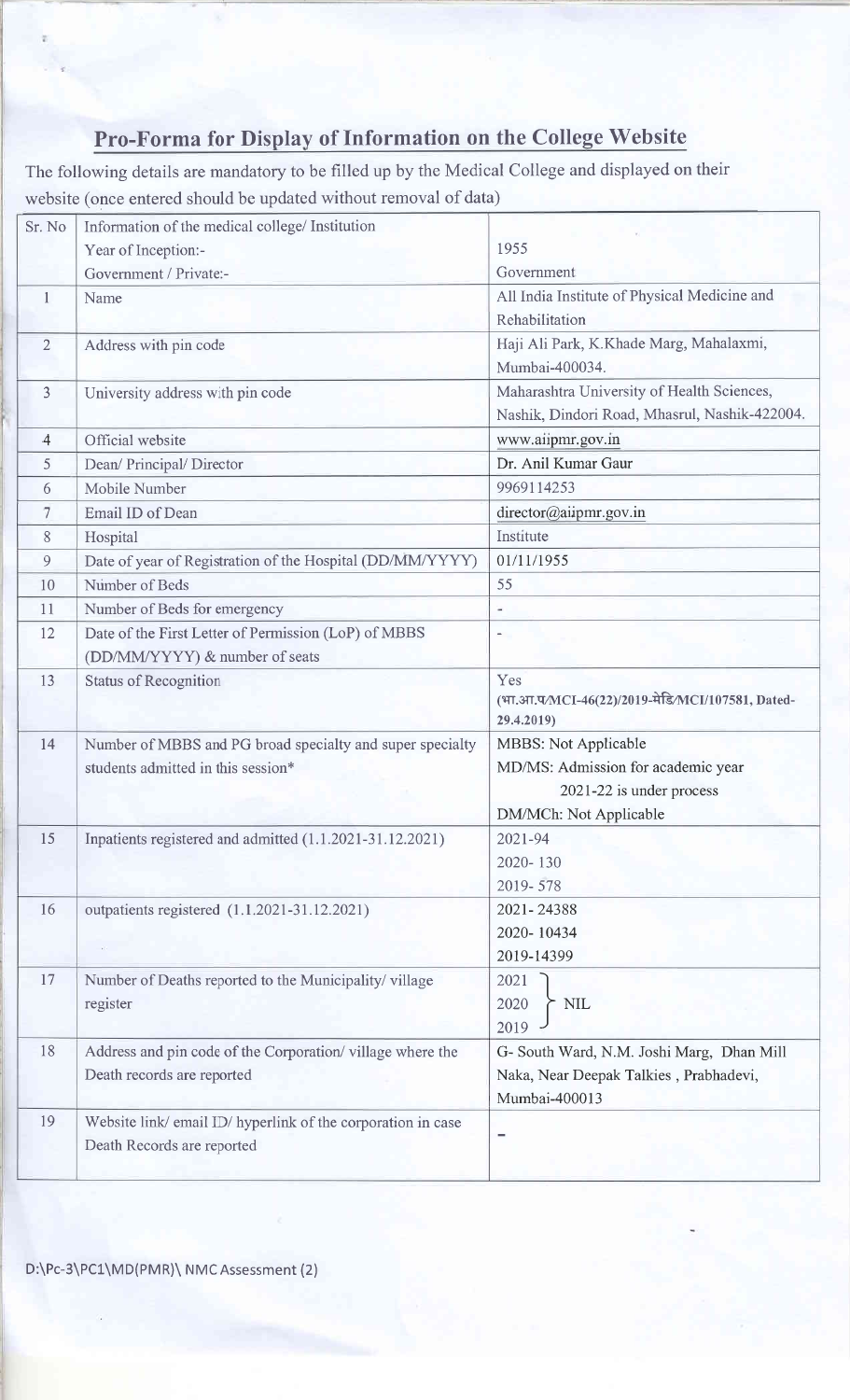| 20 | Number of Births reported                                                                  | 2021<br><b>NIL</b><br>2020<br>2019                                               |  |  |
|----|--------------------------------------------------------------------------------------------|----------------------------------------------------------------------------------|--|--|
| 21 | Address and pin code of the Corporation/village where the<br>Birth records are reported    | Not Applicable                                                                   |  |  |
| 22 | Website link/ email ID/ hyperlink of the corporation in case<br>Birth Records are reported | Not Applicable                                                                   |  |  |
| 23 | Number of Rooms in Men's Hostel and students<br>accommodated                               | 03 (6 students)                                                                  |  |  |
| 24 | Total number of Rooms in Women's Hostel and students<br>accommodated                       | 03 (6 students)                                                                  |  |  |
| 25 | Name of the Grievance Redressal Officer (PIO & CPIO):                                      | Dr. Yuvraj Deepak Kumar                                                          |  |  |
| 26 | Address with pin code                                                                      | H-10, Hyderabad Estate, Nepeansea Road,<br>OppPriyadarshani Park, Mumbai-400026. |  |  |
| 27 | Telephone Number Email Id                                                                  | Mob- 9224700403, Email-<br>yuvrajdeepakkumar@gmail.com                           |  |  |
| 28 | Grievance reported                                                                         | 2021<br>NIL<br>2020<br>2019                                                      |  |  |

29. Details of Post- Graduation Course offered

| <b>Post Graduate Course</b> | <b>Number of students</b><br><b>Year of Commencement</b><br>of the Course |                  | Number of students admitted in<br>the current session |  |  |
|-----------------------------|---------------------------------------------------------------------------|------------------|-------------------------------------------------------|--|--|
| MD(PMR)                     | May 2010                                                                  | $2019 - 20 - 01$ | Admission for academic year 2021-                     |  |  |
|                             |                                                                           | $2020 - 21 - 02$ | 22 is under process                                   |  |  |

milorities

**निवेशक/DIRECTOR**<br>ख.जा.पी.चि.यु.सं /A.H.P.M.R.<br>| ज्ञाजी अली, के. खाड़ये मार्ग,<br>| Hajj All, K. Khadye Mg.,<br>| मुंबई/Mumbai -400 034,

D:\Pc-3\PC1\MD(PMR)\ NMC Assessment (2)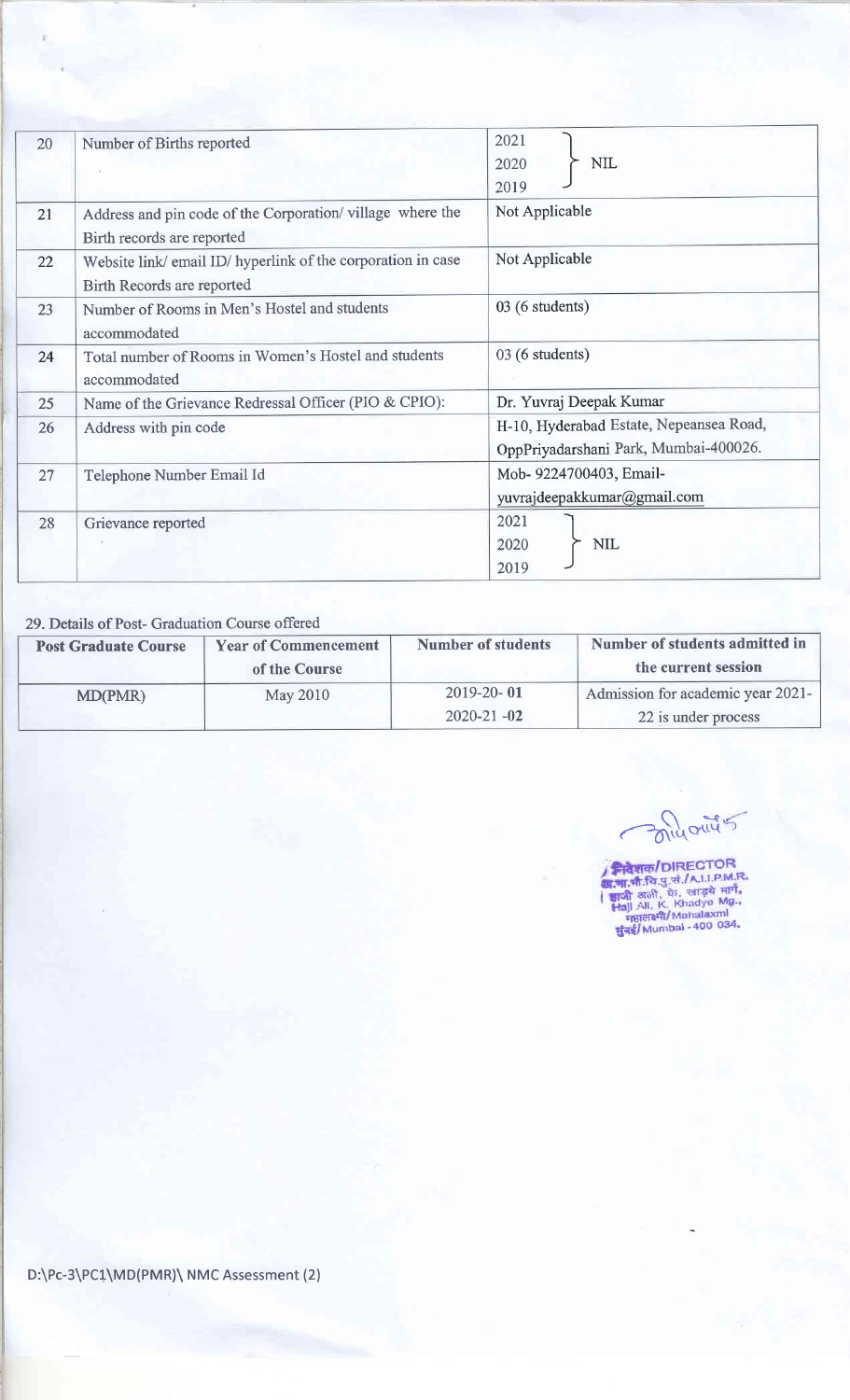30. Dcpartrncnt wisc list of faculty members

| Sr.            | Department | Name of the faculty                                                                                               | <b>Current Designation &amp; Date of</b>                                                  | Details of service in the last 5 years                    |                                                       |                |                     | Number of lectures taken/year.                                                                                                                     |  |
|----------------|------------|-------------------------------------------------------------------------------------------------------------------|-------------------------------------------------------------------------------------------|-----------------------------------------------------------|-------------------------------------------------------|----------------|---------------------|----------------------------------------------------------------------------------------------------------------------------------------------------|--|
| N <sub>o</sub> |            | Qualification<br><b>IMR</b> number                                                                                | <b>Promotion</b>                                                                          | 1                                                         | $\overline{2}$                                        | 3 <sup>1</sup> | 4<br>$\overline{5}$ | <b>Topics covered</b>                                                                                                                              |  |
| 01             | <b>PMR</b> | Name:- Dr. Anil Kumar Gaur<br>Qualification:- MBBS,<br>DPMR, DNB(PMR)<br><b>IMR/MMC</b> number :-<br>2012/01/0031 | <b>Current Designation:-Director</b><br>Date of Promotion :- 14/10/2017                   | Consultant<br>Professor<br>09.07.16 to<br>13.10.17        | Director /<br>Professor<br>14.10.2017<br>to till date |                |                     | 6/Year (2021)<br>Cerebral Palsy<br>Surgeries in Upper extremity Cerebral Palsy.<br>Anatomy of Brain.<br>3.<br><b>EMG/NCV</b><br>4.                 |  |
| 02             | <b>PMR</b> | Name:- Dr. Amit Mhambre<br>Qualification:- MBBS,<br>DNB(PMR)<br><b>IMR / MMC number:-</b><br>2002/08/2932         | <b>Current Designation:- Professor</b><br>Date of Promotion :- 10/04/2020                 | Associate<br>Professor<br>10.4.2016<br>to<br>09.04.2020   | Professor<br>10.04.2020<br>to till date               |                |                     | 6/Year<br>Physiatry History Taking.<br>Spinal Cord Injury<br>Neurogenic Bladder<br>Musculoskeletal conditions in Elbow, forearm, wrist<br>and hand |  |
| 03             | <b>PMR</b> | Name:- Dr. Vinay Goyal<br>Qualification:- MBBS,<br>DPMR, DNB(PMR)<br>IMR / MMC number:-<br>33938                  | <b>Current Designation:- Associate</b><br>Professor<br>Date of Promotion :- $01/04/2018$  | Assistant<br>Professor,<br>01.04.2016<br>to<br>31.03.2018 | Associate<br>Professor<br>01.04.2018<br>to till date  |                |                     | 6/Year<br>Stroke.<br>Anatomy of Spinal Cord.<br>3.<br>Biomechanics of Spine.<br>Aphasia.<br>4.                                                     |  |
| 04             | <b>PMR</b> | Name:- Dr.Sumedh More<br>Qualification:- MBBS,<br>D.Ortho, DNB(PMR)<br>IMR / MMC number:-<br>2005/03/2108         | <b>Current Designation:</b> - Associate<br>Professor<br>Date of Promotion :- $26/04/2018$ | Assistant<br>Professor<br>26.04.2016<br>to<br>25.04.2018  | Associate<br>Professor<br>26.04.2018<br>to till date  |                |                     | 6 / Year<br>Neurological Examination<br>Anatomy of Shoulder joint<br><b>Biomechanics of Shoulder</b><br>3.<br><b>Swallowing Disorders</b>          |  |

N.B

the state

l. Publication by faculty should be attached as annexure.

2. Publication should be quoted in Vancouver referencing style.

3. Medical Education Trading / research methodology and dates.

\* To be updated every new session /academic year.

\* To be updated on 1<sup>st</sup> October each year.

 $rac{2}{\sqrt{2}}$ 

निदेशक/DIRECTOR **a.**मा.भी.चि.पु.चं /A.I.I.P.M.R.<br>हाजी अली --- लड़्ये मार्ग,<br>Haji Ali, K. --- Mg., **Fisicial Mahalaxmi**<br>**Fizik/Mumbai - 400 034.**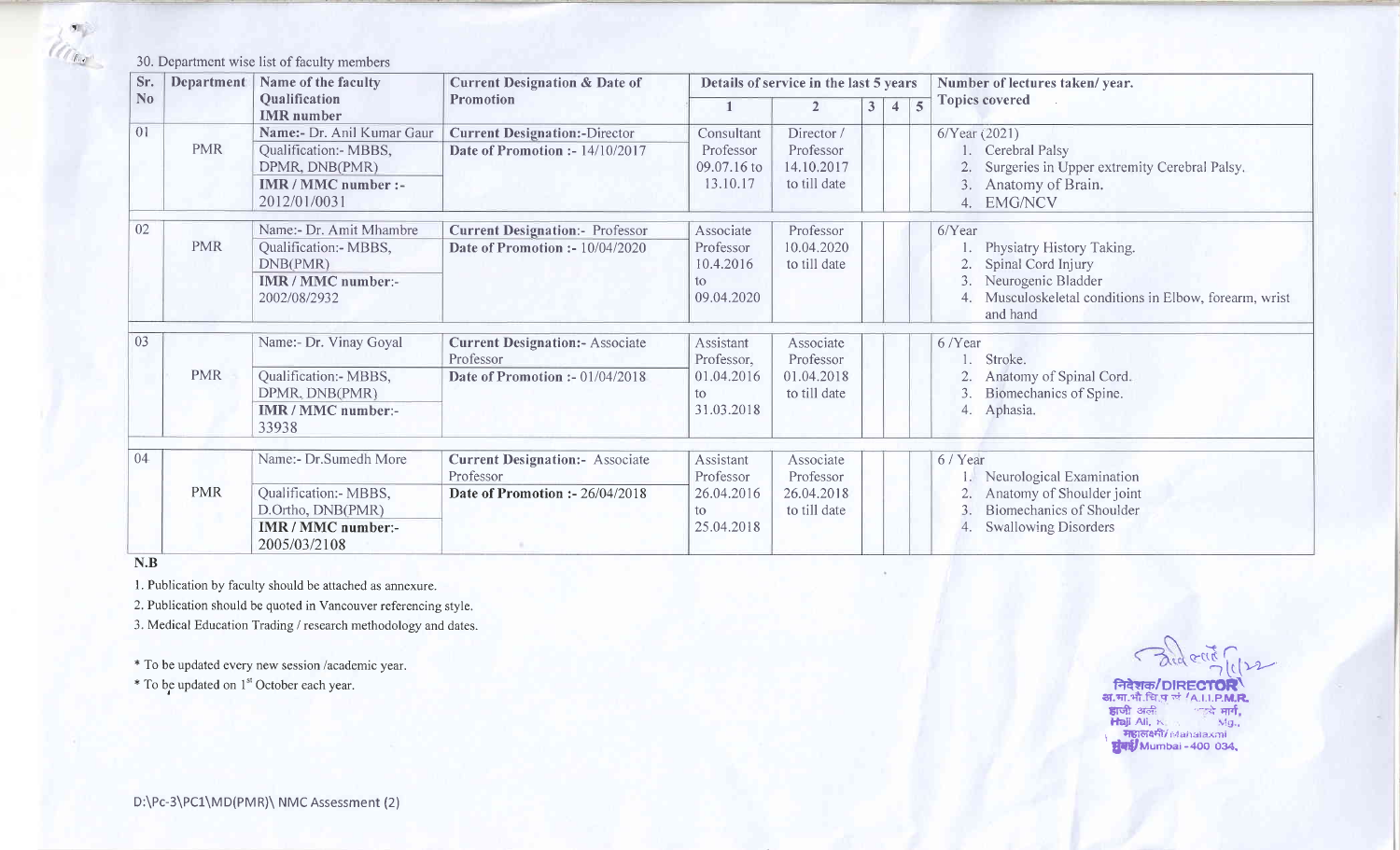## Annexure-I

| Faculty<br>Sr.<br>No<br>Name | Publication in Vancouver referencing style                                                                                                                                                                                                                                                                                                                    | Pubmed Indexed<br>Yes/No | Scopu<br>S     |  |
|------------------------------|---------------------------------------------------------------------------------------------------------------------------------------------------------------------------------------------------------------------------------------------------------------------------------------------------------------------------------------------------------------|--------------------------|----------------|--|
| Dr.Anil<br>Kumar Gaur        | 1. Mishra S, Gaur AK, Choudhary M, Ramesh J.<br>Percutaneous A1 Pulley Release by Tip of 20-Gauge<br>Hypodermic Needle before Open Surgical Procedure in<br>Trigger Finger Management. Techniques in Hand and<br>Upper Extremity Surgery. Volume 17, Number 2, June<br>2013,                                                                                  | Yes                      | N <sub>o</sub> |  |
|                              | 2. Agarwal P, Gaur AK. Effect of obesity on Median nerve<br>conduction at carpal tunnel in Indian females, National<br>Journal of Physiology and Pharmacology, Volume -5, Issue<br>2, January 2015                                                                                                                                                            | N <sub>o</sub>           | N <sub>0</sub> |  |
|                              | 3. Saikia P, Hariharan R, Shankar N, Gaur AK, Jose NM.<br>Effective and economic offloading of diabetic foot ulcers<br>in India with the Bohler Iron Plaster cast.Indian J of surg.<br>August 2015 (DOI: 10.1007/S12262-015-1327-3),                                                                                                                          | Yes                      | Yes            |  |
|                              | 4. Dhole SR, Gaur AK, More S M, Popalwar H, Lokhande<br>V. Study of Locomotor disability due to various types of<br>trauma, NJMR   Volume $5$   Issue $3$   July–Sept 2015.                                                                                                                                                                                   | N <sub>o</sub>           | N <sub>o</sub> |  |
|                              | 5. Sonune S, Gaur AK. Comparison of USG guided<br>suprascapular nerve block vs intraarticular steroid in<br>Frozen Shoulder, International Journal of Research in                                                                                                                                                                                             | N <sub>o</sub>           | N <sub>o</sub> |  |
|                              | Orthopedics, December 2016<br>6. Popalwar H, Gaur AK. Athani B D, Ramesh J, Clinical<br>examination and foot pressure analysis of Diabitic foot:-<br>Tetrispective analytic study in Indian diabetic patients,<br>National Journal of Medical research NJMR/ Volume 6/                                                                                        | N <sub>o</sub>           | N <sub>o</sub> |  |
|                              | Issue 1/ Jan-Mar 2016; 17-22.<br>7. Khade A, Gaur AK. Comparison of Neurological Versus<br>Functional Recovery Observed during Rehabilitation,<br>among Paraplegics following Traumatic Spinal Cord<br>Injury, International Journal of Science and Research<br>Volume 8. Issue-9, September 2019                                                             | N <sub>o</sub>           | N <sub>o</sub> |  |
|                              | 8. Shukla A, Choudhary M, Gaur AK. Offloading only as a<br>means of Management of Neuropathic ulcers: a case series,<br>International Journal of Medical Science and Diagnosis<br>Research (IJMSDR), Vol-2, Issue 04, July-Aug, 2018 141-<br>147                                                                                                              | N <sub>o</sub>           | N <sub>0</sub> |  |
|                              | 9. Mhambre A, Chawathe V, Gaur AK, Sharma R, Pusnake V,<br>Joshi A. The institutional demographic profile of<br>amputation In Mumbai. Indian Journal of Applied<br>Research Volume - 7   Issue - 8   August - 2017   ISSN -<br>2249-555X   IF : 4.894   IC Value : 79.96, Indexed in<br>Scopemed, ICMJE, Crossref, Indian Citation Index, Index<br>Copernicus | N <sub>o</sub>           | <b>No</b>      |  |
|                              | 10. ChawatheV, Mhambre A, Gaur AK, Sharma R, Pusnake V,<br>Wangdi N. Prevalence of pain in medical representatives<br>Using two-wheeler for daily commute. Journal on Recent<br>Advances in Pain, May-August 2017;3(2):1-5, Indexed in<br>COSMOS, IIJIF, ESJI, SIF, Index Copernicus, SIS, J Gate,<br>SJIF, EBSCO                                             | N <sub>o</sub>           | N <sub>o</sub> |  |
|                              | 11. Gaikar RR, Gaur AK, More S M, Lokhande VS, Khade<br>AB. Comparison of urodynamic parameters with respect to<br>neurological levels in post-traumatic spinal cord injury<br>patients,                                                                                                                                                                      | N <sub>o</sub>           | N <sub>o</sub> |  |
|                              | 12. Chawathe V, Gaur AK, Mhambre A, Pusnake V, Joshi A,<br>Shah S. Topic: The Role of Intra-Articular Injection<br>Sodium Hyaluronate in Rehabilitation of Osteoarthritis<br>Knee Indian Journal of Applied Research., Vol-8, Issue-10,<br>October-2018.                                                                                                      | N <sub>o</sub>           | N <sub>o</sub> |  |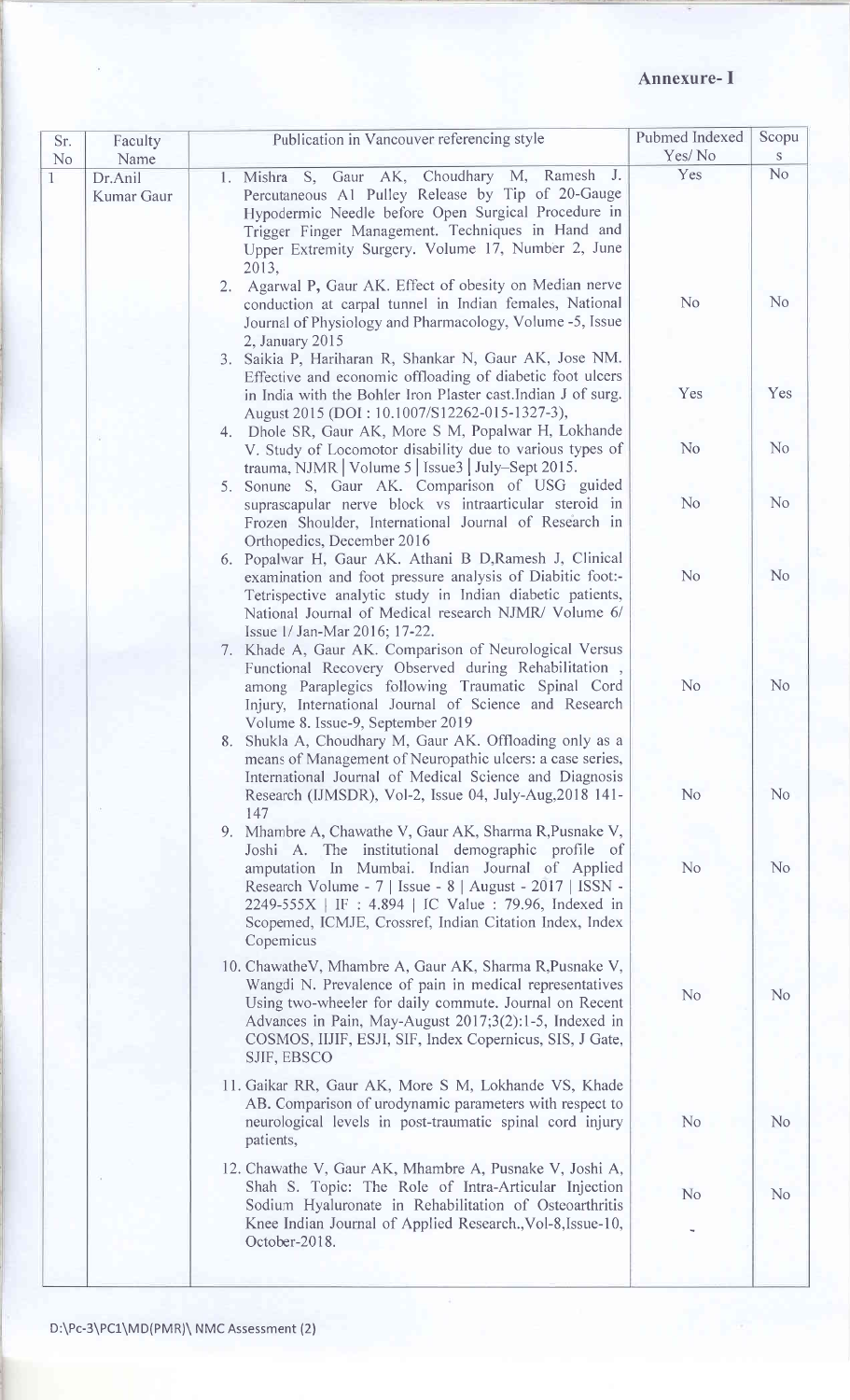| $\overline{2}$ | Dr. Amit<br>Mhambre | Mhambre A, Athani BD. Comparison of pre<br>1.<br>post operative clinical and<br>operative and<br>radiological angels of foot in equinovarus<br>deformity in cerebral palsy hemiplegic., Indian<br>Journal of Applied Research/Vol-7/Issue 4/April-<br>2017.                                                                                                                                                           | N <sub>o</sub> | No             |
|----------------|---------------------|-----------------------------------------------------------------------------------------------------------------------------------------------------------------------------------------------------------------------------------------------------------------------------------------------------------------------------------------------------------------------------------------------------------------------|----------------|----------------|
|                |                     | Mhambre A, Chawathe V, Gaur AK, Sharma<br>2.<br>R, Pusnake V, Joshi A. The Institutional<br>Demographic Profile of Amputation in Mumbai,<br>Indian Journal of Applied Research/Vol-7/Issue<br>8/August-2017.                                                                                                                                                                                                          | N <sub>o</sub> | N <sub>o</sub> |
|                |                     | ChawatheV, Mhambre A, Gaur AK, Sharma R,<br>3.<br>Pusnake V, Wangdi N. Prevalance of pain in<br>Medical representatives using two wheeler for<br>daily commute, Journal on Recent Advance in<br>Pain, May-Aug-2017; 3(2):61-65.                                                                                                                                                                                       | N <sub>o</sub> | N <sub>o</sub> |
|                |                     | Chawathe V, Gaur AK, Mhambre A, Pusnake V,<br>4.<br>Joshi A, Shah S. Topic: The Role of Intra-<br>Injection Sodium Hyaluronate in<br>Articular<br>Rehabilitation of Osteoarthritis Knee Indian<br>Journal of Applied Research., Vol-8, Issue-10,<br>October-2018.                                                                                                                                                     | N <sub>o</sub> | N <sub>o</sub> |
|                |                     | 5.<br>Choudhary M, Shukla A, Mhambre A, Gaur AK.<br>Osteoarthritis Knee Pain:- An unjustified diagnosis,<br>International Journal of Healthcare and Biomedical<br>Research, Volume-06, Issue 04 july, 2018. 64-70.                                                                                                                                                                                                    | No             | N <sub>o</sub> |
| $\overline{3}$ | Dr. Vinay Goyal     | 1. ParackaDJ, Goyal V, Menon S. Quality of Life in<br>Spinal Cord Injured patients with Neurogenic<br>Bladder. Indian Journal of Applied Research Volume                                                                                                                                                                                                                                                              | No             | No             |
|                |                     | $-7$   Issue $-4$   April-2017   ISSN $-2249-555X$   IF :<br>4.894   IC Value : 79.96<br>2. Mathew AJ, Goyal V, George E, Thekkemuriyil DV,<br>Jayakumar B, Chopra A.Int J ClinPract, Rheumatic-<br>musculoskeletal pain and disorders in a narve group<br>of individuals 15 months following a Chikungunya<br>viral epidemic in south India: a population based<br>observational study, December 2011, 65, 12, 1306- | Yes            | N <sub>o</sub> |
|                |                     | 1312.<br>3. Goyal V, Laisram N, Wadhwa RK, Kothari<br>SY.Prospective Randomized Study of Oral Diazepam<br>and Baclofen on Spasticity in Cerebral Palsy, Journal<br>of Clinical and Diagnostic Research. 2016 Jun, Vol-<br>10(6): RC01-RC05.<br>4. Laisram N, Goyal V, Bhatnagar S, Muzaffar T,                                                                                                                        | Yes            | No             |
|                |                     | Changing Trends in Clinical Profile of Cerebral<br>Palsy, IJPMR 2016 March 27(1): 10-13<br>5. Goyal V, Sreekala VK, Institutional Clinical Profile<br>Of HemophilicArthropathy In Trivandrum, Indian<br>Journal of Applied Research Volume-9   Issue-10  <br>October - 2019                                                                                                                                           | N <sub>o</sub> | N <sub>o</sub> |
|                |                     | 6. Laisram N, Goyal V. Grading of Adductor Spasticity<br>in Cerebral Palsy - A New Approach. IJPMR 2015;<br>$26(1):2-5,$<br>7. Mathew AJ, Chopra A, Thekkemuriyil DV, George                                                                                                                                                                                                                                          | <b>No</b>      | N <sub>o</sub> |
|                |                     | E, Goyal V, Jayakumar B; Trivandrum COPCORD<br>Study Group. Impact of musculoskeletal pain on<br>physical function and health-related quality of life in<br>a rural community in south India: AWHO-ILAR-<br>COPCORD-BJD India Study. ClinRheumatol 2011<br>Nov; 30(11):1491-7                                                                                                                                         | Yes            | N <sub>o</sub> |
|                |                     |                                                                                                                                                                                                                                                                                                                                                                                                                       |                |                |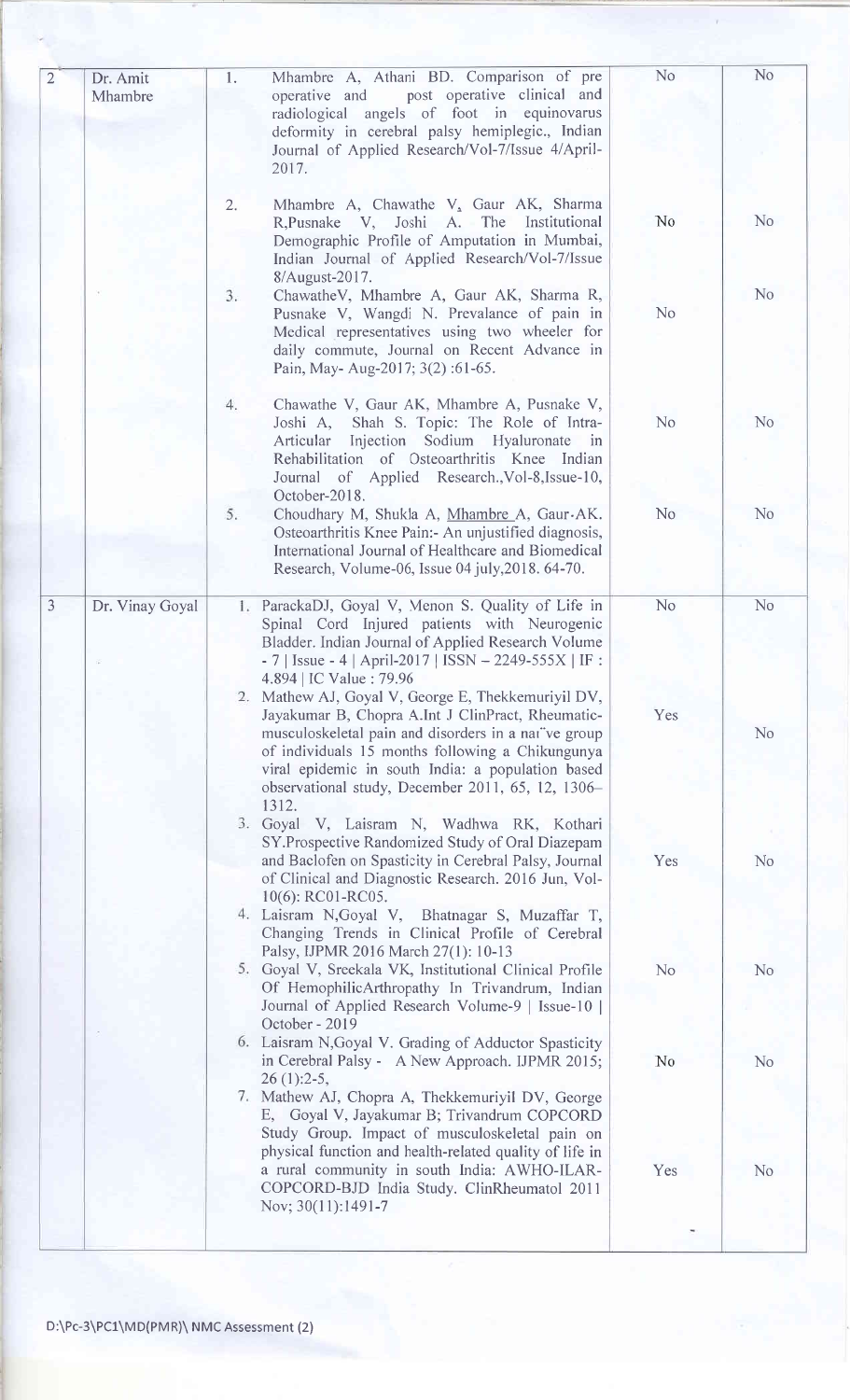| 04 | Dr. Sumedh | 1. Dhole S R, Gaur AK, More S M, Popalwar H,          | N <sub>0</sub> | N <sub>0</sub> |
|----|------------|-------------------------------------------------------|----------------|----------------|
|    | More       | Lokhande V. Study of locomotor disability due to      |                |                |
|    |            | various types of trauma,, National journal of medical |                |                |
|    |            | research, Index Copernicus                            |                |                |
|    |            | 2. Gaikar R R, Gaur AK, More S M, Lokhande VS,        | N <sub>o</sub> | N <sub>0</sub> |
|    |            | Khade AB.Comparison of urodynamic parameters          |                |                |
|    |            | with respect to neurological levels in post-traumatic |                |                |
|    |            | spinal cord injury patients, International Journal of |                |                |
|    |            | Research in Medical Sciences.                         |                |                |

BRACTINS

**मिदेशक/DIRECTOR**<br>**अ.भ.**औ.चि.पु.सं./A.I.I.P.M.R.<br>। जुली अली, के. खड़ये मार्ग,<br>Haji Ali, K. Khadye Mg.,<br>महालक्ष्मी/Mahalaxmi<br>शुंबई/Mumbai-400 034.

 $\bar{\alpha}$